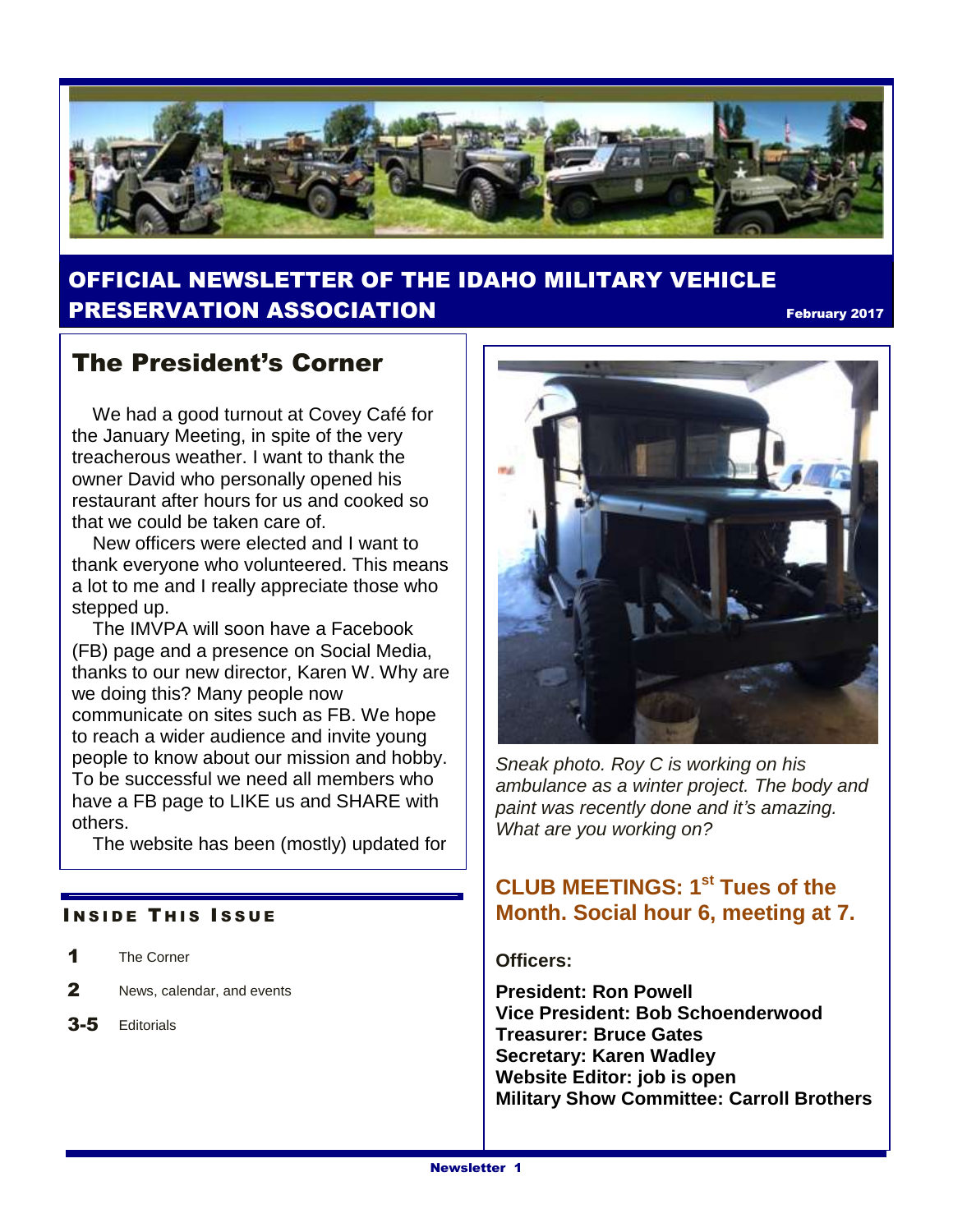the year 2017. If anyone sees an event that should be added or changed, let me know please!

 The IMVPA military show is our primary focus over the next 3 months. There is a planning meeting on the 28<sup>th</sup> of January and anyone can attend. The show has not had high attendance over the last few years and change is imperative. We will have discussions about what it will look like, even where it will be. The Carroll brothers are taking leadership again so it will happen; we are just not sure how it will all flesh out. Over the last few meetings members voiced their various opinions on what the show should be, and some even believe we need to take a break from it. This is not my decision; it's for the committee. I will provide leadership from the top down. We already have a number of options on the table. But if members want to be involved, let us know. Your vote matters most if you are part of the process. WE CANNOT DO IT ALONE. For those of you who have already volunteered to help, THANK YOU!

 Finally, in this issue we get to showcase Don's trip to Ireland. It's a long and very interesting story and takes up most of the newsletter but I felt it was important for members to know about. Don travels frequently and he contributes more to this hobby than most. He is also one of biggest collectors of the Burma truck in the world and I dare say he knows more about them than anyone. -Ron

 $\frac{1}{2}$ 

### **It was in the news.**

In January Club elections were held. Bob S was voted as VP. The current VP Mike wasn't at the meeting to defend himself but I heard he was okay with stepping down. Don W volunteered to serve as Secretary but admitted he's gone most of the year. So Karen W stepped up and volunteered as both Secretary and Social Media director. This means that the IMVPA will finally have a social media presence! Why is this important? For a long time we've discussed ways to get young

people in the organization. And quite frankly young people are on Facebook and other social media sites. So we are asking members who have a FB account to LIKE our page. Karen said it will become active around the first of the month.

What will the (Fruitland) Military show look like? Come to the planning meeting on January 28<sup>th</sup> at Covey Café at 10AM. All members are invited. There are decisions to be made. Will the show be the same as last year? Will we move the show? What will it look like? Who has a crystal ball?

## **Calendar of Events:**

**Military Show Planning Meeting**: (discuss the IMVPA Military Show) January 28<sup>th</sup>, 10AM at Covey Café.

**February Meeting 2017**: (discuss the IMVPA Military Show) Bruce Gates' business: 604 N 36<sup>th</sup> street Nampa

**March Meeting 2017**: Covey Café, 5017 Highway 20/26 in Caldwell.

**April Meeting 2017**: President Ron's house in Boise. BBQ grill will be used!

. **In this issue!** Don W travels to Ireland to restore a very rare military jeep! Now that's dedication!

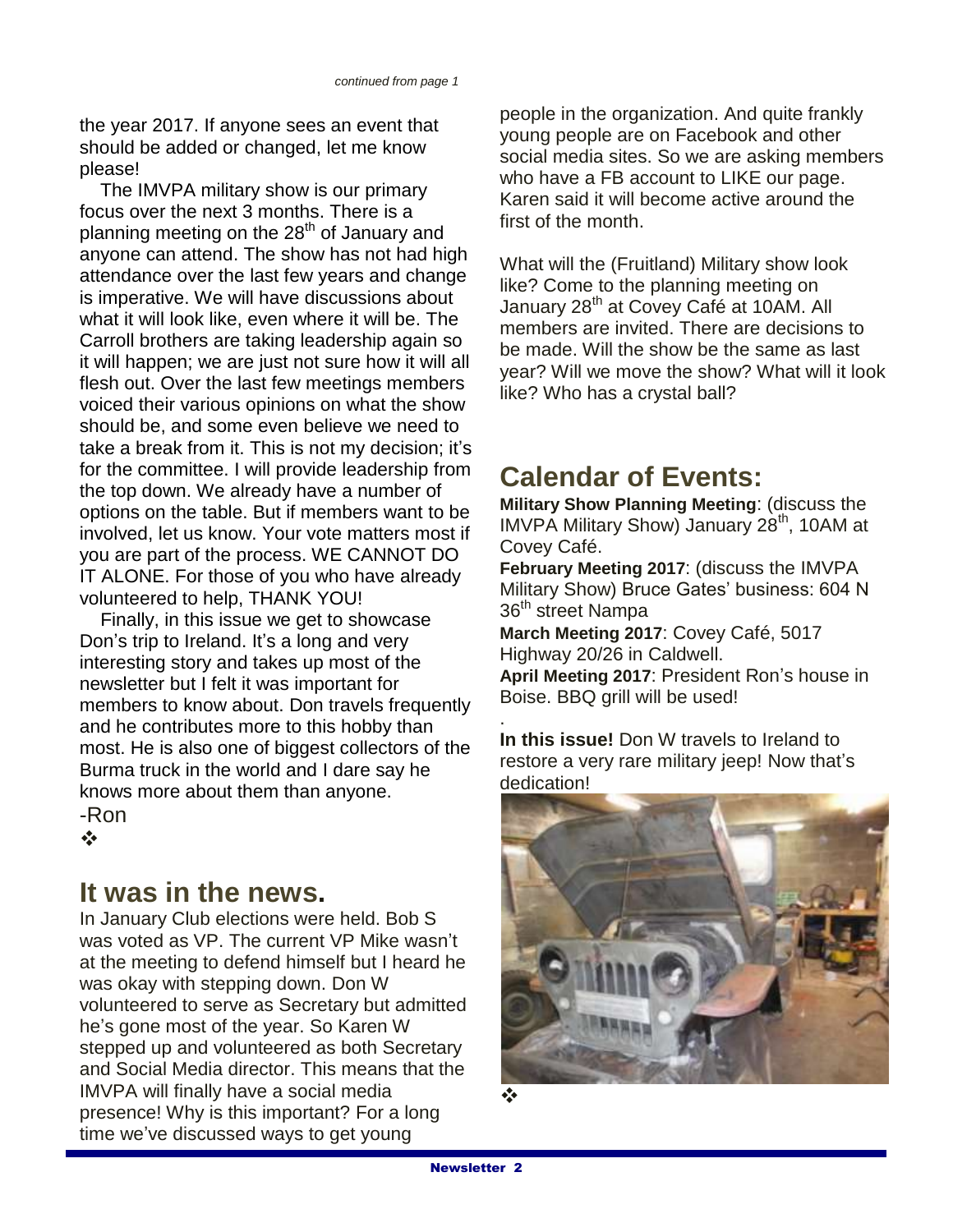# **A Trip to Ireland to Restore a Rare CJ3B by Don Wadley**

 This is the story of a jeep restoration project that I was involved with in the Republic of Ireland for my friend, Sean Curtis. The story begins about two years ago, when he ran across a jeep (1954 CJ3B) that had been used by the Irish Defense Forces (IDF) in the 1950&60s (Ireland has a combined military: Air, Land, Sea). It is one of only two surviving Irish military jeeps from that era, one being on display in the Irish Defense Force's museum (non-functional), the other being Sean's. These jeeps were taken out of service in the mid-60s and destroyed or sold off. This particular vehicle was sold at auction in 1964, used by the buyer for a year or so, and then had an engine failure. The owner parked it in a shed (garage/barn) where it stayed completely forgotten by history until Sean recovered it in 2014 and recognized it for what it was. An Irish Military vehicle with full provenance is a very rare find. This jeep can be placed in every police action and parade during its life in service (how many of us would like to have that for our vehicles?). It was not butchered into a dune buggy or something else and, with a bit of hard work, could be restored to what it looked like on the day it left service. So, that became the driving objective of our project: restoration, not to factory new, but to what it was on the day it left service. We also intended it to be street legal (meaning, conform to all current safety rules), fully operational and, above all, reliable. This vehicle would be driven hundreds of miles its first year back on the road and had to be ready.

Shortly after the recovery, Sean dug into the jeep. This is where my part in the story began. I was able to pull the configuration details based on its serial number and which dealership sold it to the IDF in 1954. We also had the advantage that vehicles of that era were always used in the Easter Day parade commemorating the 1916 Easter Uprising (leading to Irish independence from England). Every Parade was well photographed, documenting an excellent record of what it looked like and any accessories added over time by the IDF. The jeep was mostly disassembled (especially the engine) by the previous owner in his attempt to repair it. Like many vehicles we have all run into, that's the condition it was left in for nearly 50 years – disassembled in a shed in a very humid climate. Sean, an experienced mechanic, military vehicle owner, and maintainer of his own equipment (including tanks and APCs), started to rebuild the engine. This is where it got interesting. Getting parts for a non-WWII Willy's Jeep with overhead valves turned out to be a not-so-easy task in Ireland (or even in Europe). He would order parts and they wouldn't even be close to fitting. Spare parts for M38A1s are still not common in Europe, either. I started ordering parts from US vendors to help him out and even they didn't fit! I never would have believed that getting parts for a CJ3B would be that hard. Well, I was wrong. Apparently, there is virtually no demand for CJ3B parts anywhere. Finding a vendor that actually was knowledgeable when ordering parts for the variants of the CJ3B became problematic. Progress on the jeep was painfully slow through 2015 because of parts sourcing issues, shipping both ways and just plain frustration level in dealing with vendors when parts didn't fit. We were running out of time. Sean's goal was to have the Jeep running and restored by the 100<sup>th</sup> anniversary of the Easter Uprising in March of 2016. As the Centennial of the birth of their country, 2016 is a very big year for Ireland, with celebrations scheduled throughout the year. This Jeep needed to be ready by March 1. In July 2015, I agreed to come over and help make that goal. Sean and I decided on the end of January and started planning for an all-out effort. We would start January 18 and finish fourteen days later with a running, drivable, reliable vehicle in proper colors. I started collecting parts and verifying against known CJ3Bs while Sean started repairing vehicle sheet metal assemblies, brakes, etc., and organizing resources we might need if issues arose during the two-week window. He started aggressively working on rebuilding damaged areas on the tub and sheet metal from 50 years of accumulated rust, leaving the engine alone under the assumption that it would run and no other major issues would stop us.

January 18, I took 140+ lbs. of parts, manuals and test boxes to Ireland. I had manuals for each of the three versions of the CJ3B jeep plus manuals for the M38A1 jeep and the universal jeep service manual from the late 50s family, just in case. As I found out, a power pack configuration for a CJ3B is not the same as a M38A1 – close, but not the same (for example, this CJ3B uses the starter motor mounting configuration for a MB, not a CJ2B or M38A1 or CJ5). I brought along a distributor, carburetor, alternator (yes, we upgraded to an alternator for reliability – this vehicle was originally 12 volts), and all external lighting fixtures, plus timing gears, brass pipe fittings, brake parts, oil & brake lines, gaskets, sealant, etc. Three full cases of parts that must have caused a fit for the TSA, but all customs forms were pre-filed and everything arrived without issue in Ireland. Fortunately for us, because we needed every piece of it, and more! We ended up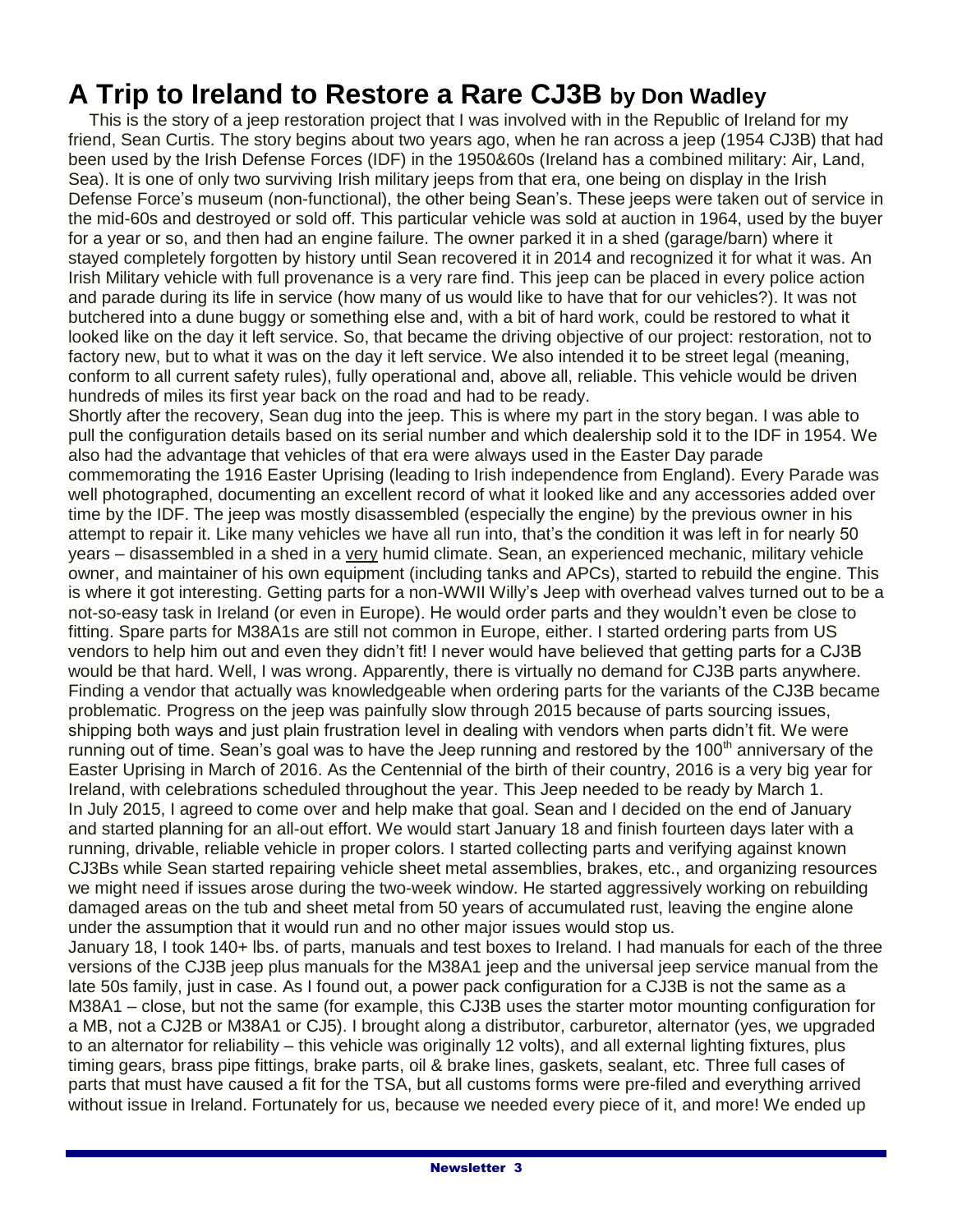buying some parts on EBay from the States and had them overnighted. Just try finding exhaust manifold gaskets, bolts/nuts with English threads for a 1950s Willy's Jeep engine. HA! The local suppliers laughed at us.

The plan of attack during my visit was quite simple. Get up in the morning at 7am, have breakfast, go to the shed and start working, have someone make sandwiches and tea for lunch, work till 9pm, have dinner, go to bed. Repeat for 14 days or until done, whichever came first. However, a bit of luck changed our plan. Along the way, in Sean's researching the history of the vehicle in the IDF archives, the IDF National Magazine, *AN COSANTIOR*, found out about the jeep restoration project. This is where a nice little project took on a rigid schedule with a very aggressive goal. The first thing that happened when I got to Sean's on the morning of my arrival in Ireland was an interview with the editor of *AN COSANTIOR* and photographer. Pictures were taken of the jeep as we started the project and they were coming back at the scheduled end to take the after pictures. We had become the focus of the April issue of the *AN COSANTOIR* magazine to be published Ireland-wide. However, a scheduling conflict required us to cut five days off our original end goal so that a schedule for the April issue could be met. The gauntlet had been thrown down, a challenge made. Could we make it happen in nine days? We didn't even know for sure if the engine block needed to be machined. No pressure; no pressure at all. Who needs sleep?

We broke the work up into two areas of responsibility. I took the power train and electronics, Sean took everything else, and we worked in parallel, helping each other when the need arose. We had others come from his local vehicle club and help with paint scrapping, de-rusting and lifting for three days. Without them we never would have made it, they were a big help! We stripped the engine down to the block and rebuilt it from there, rechecking (Sean had done this once earlier in the year) for wear and damage to the crank, cam, and pressed bearings before reassembly. Then we retimed the engine and installed all accessories. We started the engine on Day Two and ran it briefly, verifying that it had good oil pressure, good performance, and no leaks, etc. Then we completely stripped it of accessories and painted the frame, running gear and power pack assembly flat black. Day Three, we reassembled the engine accessories and radiator and started building up the jeep to get it ready for the tub. We went into a test-fix-test cycle where the engine was run until there were no leaks of water, oil, etc., for half an hour from anything related to the running gear or engine. It's a lot easier to fix all this before the tub gets added (the engine purrs like a kitten now, great oil pressure). We did have an issue with the engine overheating until I found out that the thermostat sold to me in Boise was a 205-degree thermostat in a 140-labeled box. That was replaced and all was well. The chassis was now ready for vehicle completion.

At this point, I turned the chassis over to Sean for tub /vehicle build-up while I went to design and build up a new wiring harness. I could have matched the original harness but that wasn't sufficient. EU requirements for vehicles driven on roads must conform to all safety lighting standards as new vehicles. Turn signals, flashers, etc., needed to be added, no exceptions. We were going to use the original light fixtures, which were new units but had only two light circuits, and not just bolt on extra light fixtures to meet requirements. I designed a controller to multitask each light circuit depending on lighting demands. Each fixture has effectively four light circuits now. It looks like it did in 1964, but with a higher level of functionality. About this time, while cleaning up the gas tank for painting, we discovered that the only thing holding the gas in was the corrosion on the outside. I should mention that it didn't leak until we cleaned it. Of course, finding a CJ3B gas tank was impossible over there and getting one shipped from the states was going to cost more than the tank. So, we had the one we had rebuilt. This in itself is an interesting discovery/story. Sometimes you find the best things and people in the most unlikely of places (ask me about it sometime when we are killing time at an event). After getting that resolved, great progress was being made on getting all the metal ready to paint and we needed to get the paint color mixed. It's not like here in the States, where you go to the store, pick your color, and they mix it up fairly soon, if not while you wait. There it takes four days to get a mixed paint to order. And, you sure hope they did it right because, if they didn't match it, it's another four days to wait. It was going to be tight, timing-wise. We were on time getting the physical stuff ready for painting, but the time crunch only left us the night before the *AN COSANTIOR* editor's return to paint (with any hope of it hardening enough to touch), and that was only if the paint was the correct color. Fortunately, it was! We mounted the glass in the windshield and then masked it and the rest of the vehicle.